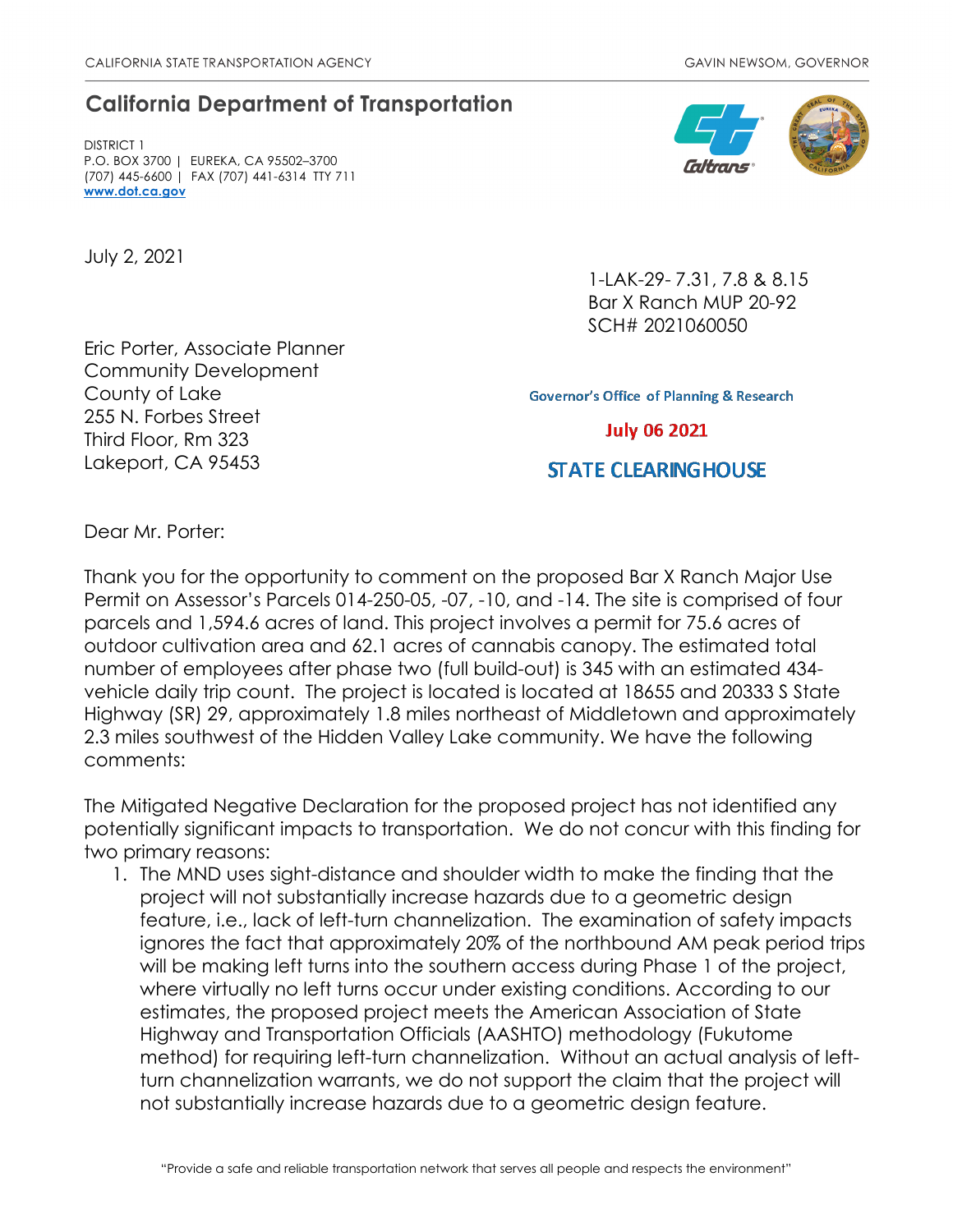Mr. Eric Porter, Associate Planner 7/2/21 Page 2

2. The MND states that the total vehicle trips per day on average for the proposed project would be approximately 102 average trips per day per year. The use of averages to report trips made over the entire year is in support of the claim that the project will generate less than 110 trips per day. During the peak period of operation, the project will generate over 240 trips per day, more than double the threshold amount for screening out proposals from having to complete a Vehicle Miles Traveled (VMT) analysis. We do not concur with the rationale because it is not consistent with Statewide goals to reduce VMT. The applicant could reduce VMT (by 15%) by providing vanpools for seasonal agricultural workers during peak periods.

We request that the MND either conduct transportation analyses to support the MND's claims or, if the applicant and the County are in agreement with the estimates provided above, identify mitigation to offset the project's transportation impacts. We offer to meet with the County to confirm the assumptions and conclusions for any mitigation plan.

The MND failed to identify Caltrans as one of the public agencies whose approval may be required as part of project approval. The MND notes that all three existing access points may be used as part of the proposed project. The driveway encroachments onto State Route 29 will need to be upgraded to meet current State standards as a condition of project approval.

There are three deeded points of access to the subject parcels, all on the west side of SR 29. Privately-owned dirt roads within the subject parcels connect the three access points together off the highway. None of the existing access openings feature left turn channelization. The speed limit is 55 mph at all approaches. Caltrans has reviewed the driveways on-site. A description of the three access points is provided below:

- The southerly deeded access point at approximate post mile (PM) 7.31 has a 20 foot wide opening in the access control limits. The 16-foot wide driveway was paved and is serviceable but has deteriorated pavement. There is a paved driveway apron, however, the flares and tapers do not meet minimum requirements. The driveway is 177 feet long within the Caltrans Right of Way (R/W) measured from the fog line to the Deeded Opening/private gate. This approach has a 2% negative slope from the highway to the gate. Existing corner sight distance to the south appears to be approximately 550 feet, to the north it is in excess of 1000 feet.
- The middle deeded access point at PM 7.8 appears to be labeled as a 50-foot opening on the Caltrans right of way map. This driveway was reconstructed and upgraded to meet or exceed minimum specifications for a multi-family/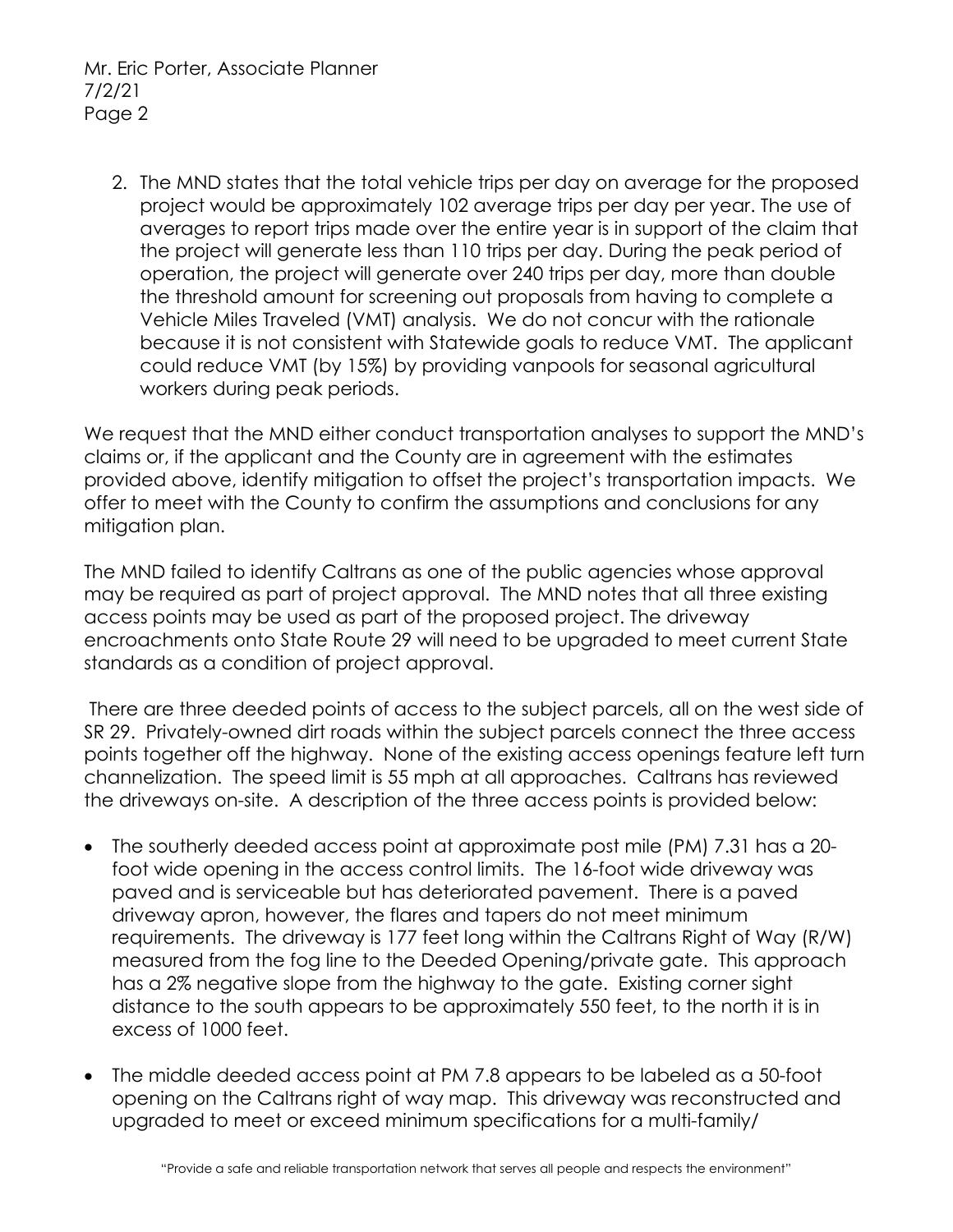commercial road approach by Caltrans in the early 2000's. This driveway is paved for the entire length within the Caltrans R/W, measured from the fog line to the private gate to be 232-feet. The entire driveway has a paved width of 19 feet except for the gate opening which narrows to 12 feet. There is no culvert under this driveway; there is a straight, negative grade of about 3-5%, sloping away from the highway. Existing corner sight distance exceeds 1000 feet to the north and to the south it appears to be approximately 600 feet.

• The northerly deeded access point at PM 8.15 has a 20-foot wide opening in access control. This driveway is 123-feet long, measured from the fog line to the private gate. This driveway is not paved, but there is a small, non-standard paved apron. The gravel/dirt driveway is 12- to 14-feet wide at the private gate. There is a failed & plugged 12-inch Corrugated Metal Pipe (CMP) culvert under this driveway. The driveway slopes negatively away from the highway at an approximated 1% grade. The existing corner sight distance appears to exceed 600-feet in each direction.

To accommodate the traffic generated by the project, we require the northerly and southerly approaches be improved to meet current commercial driveway standards, including a paved throat width of 20 feet, enlargement of the flares and tapers, and replacement of the culvert under the northerly approach. Due to the speed and volume of traffic on SR 29 and the number of project-generated vehicle trips turning left in, we require left turn channelization be added to the southern approach (PM 7.31) prior to Phase 1 and at the middle approach (PM 7.8) prior to Phase 2, as conditions of project approval.

The required improvements must include a set of plans prepared by a licensed engineer to be submitted with the encroachment permit application. All driveways that connect to state highway right of way need to comply with Appendix J of the Caltrans Encroachment Permits Manual which can be viewed online: <https://dot.ca.gov/-/media/dot-media/programs/trafficoperations/documents/encroachment-permits/appendix-j-ada.pdf>.

Any work within Caltrans right of way will require an encroachment permit from Caltrans (upgrading existing access non-conforming access and new left turn channelization). Permits to construct, upgrade, own, and operate road approaches to the state highway system are issued to the individual or legal entity with ownership rights of that road approach. Proof of ownership/easement must be submitted with the application for a permit. If there are no ownership/easement rights, then the applicant may, with the property owner's written permission, apply for a permit on behalf of the owner as an authorized agent of the property owner.